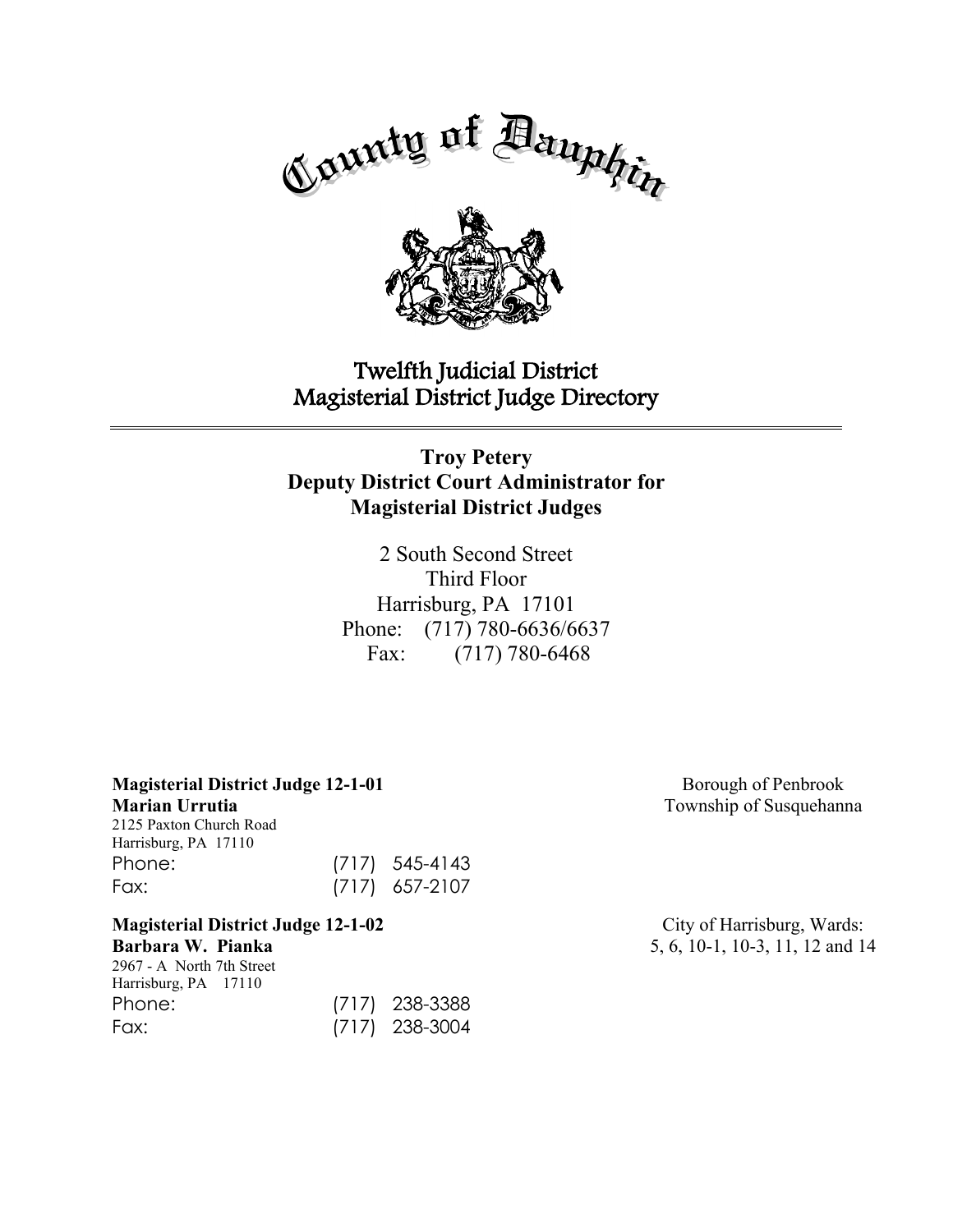## **Magisterial District Judge 12-1-04**

**David F. O'Leary, Esquire** 1520 Walnut Street Harrisburg, PA 17103 Phone: (717) 233-1220 Fax: (717) 233-1598

#### **Magisterial District Judge 12-1-05 Hanif L. Johnson, Sr.**

| 538 South 29th Street<br>Harrisburg, PA 17104 |                  |
|-----------------------------------------------|------------------|
| Phone:                                        | $(717)$ 231-3500 |
| Fax:                                          | $(717)$ 231-3504 |

**Magisterial District Judge 12-1-06**

#### **Joseph S. Lindsey** 5925 Locust Lane Harrisburg, PA 17109

| $T^2$ allisuulg, $\Gamma A$ 1/109 |  |                  |
|-----------------------------------|--|------------------|
| Phone:                            |  | $(717)$ 671-8640 |
| Fax:                              |  | (717) 671-1899   |

# **Magisterial District Judge 12-2-01**

## **Michael J. Smith**

| 1201 South 28th Street |                  |
|------------------------|------------------|
| Harrisburg, PA 17111   |                  |
| Phone:                 | $(717)$ 558-1160 |
| Fax:                   | $(717)$ 558-1056 |

## **Magisterial District Judge 12-2-02**

#### **Kenneth A. Lenker**

| 102 Agnes Street     |                  |
|----------------------|------------------|
| Harrisburg, PA 17104 |                  |
| Phone:               | $(717)$ 939-6996 |
| Fax:                 | $(717)$ 939-4868 |

### **Magisterial District Judge 12-2-03 David H. Judy, Esquire**

| 50 Canal Street    |                |
|--------------------|----------------|
| Royalton, PA 17057 |                |
| Phone:             | (717) 944-4463 |
| Fax:               | (717) 948-1974 |

#### **Magisterial District Judge 12-2-04 Sonya M. McKnight**

1805 North Cameron Street Harrisburg, PA 17103 Phone: (717) 233-3599 Fax: (717) 233-3547

City of Harrisburg, Wards: 3, 4, 8 and 9-1

#### City of Harrisburg, Wards: 9-2, 9-3, 9-4, 9-5, 13-1, 13-2 and 13-3

Township of Lower Paxton: Precincts 1, 3, 5, 6, 8, 10, 13, 14, 15, 17, 18, 22, 23, 26, 27 (South of Route 22)

Township of Swatara, Wards: 2, 4, 5, 6, 7, 8, 9 Township of Lower Swatara Borough of Paxtang

Borough of Steelton Borough of Highspire Township of Swatara, Wards: 1 and 3

Borough of Middletown Borough of Royalton Township of Londonderry Township of Conewago

City of Harrisburg, Wards: 7-1, 7-2, 10-2, 10-4 and 15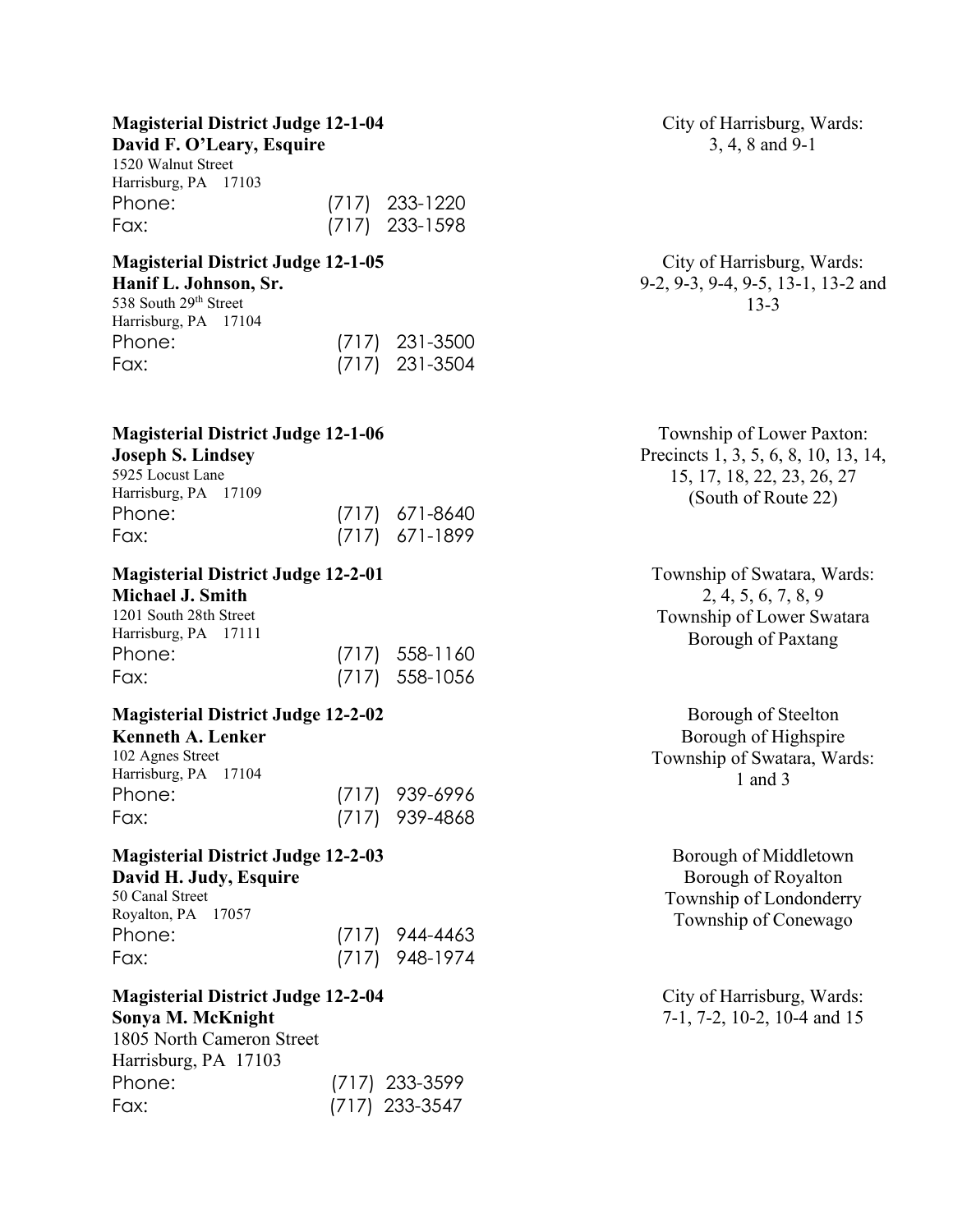#### **Magisterial District Judge 12-2-05**

#### **Paul T. Zozos**

| 1300 Rolleston Street |                  |
|-----------------------|------------------|
| Harrisburg, PA 17104  |                  |
| Phone:                | (717) 234-0949   |
| Fax:                  | $(717)$ 234-0953 |

#### **Magisterial District Judge 12-3-01 Rebecca J. Margerum, Esquire**

| 185 Manors Road, Suite 1 |                  |
|--------------------------|------------------|
| Elizabethville, PA 17023 |                  |
| Phone:                   | $(717)$ 362-3396 |
| Fax:                     | $(717)$ 362-4507 |

**Magisterial District Judge 12-3-02**

**Gregory D. Johnson** 1025 Peters Mountain Road Dauphin, PA

| Dauphin, PA 17018 |  |                  |
|-------------------|--|------------------|
| Phone:            |  | $(717)$ 921-8007 |
| Fax:              |  | $(717)$ 921-3585 |

#### **Magisterial District Judge 12-3-03**

**William C. Wenner** 5925 Stevenson Avenue, Suite B Harrisburg, PA 17112 Phone: (717) 545-0261 Fax: (717) 545-8015

## **Magisterial District Judge 12-3-04 Dominic A. Pelino**

576 East Main Street Hummelstown, PA 17036 Phone: (717) 583-1912 Fax: (717) 583-1915 City of Harrisburg, Wards: 1-1, 1-2, 1-3, 2-1 and 2-2

Township of Upper Paxton Borough of Millersburg Township of Mifflin Borough of Berrysburg Borough of Elizabethville Township of Washington Township of Lykens Borough of Gratz Borough of Lykens Township of Williams Borough of Williamstown Township of Wiconisco Borough of Pillow

Township of Halifax Borough of Halifax Township of Reed Township of Jackson Township of Wayne Township of Jefferson Township of Middle Paxton Borough of Dauphin Township of Rush

Township of Lower Paxton Precincts: 2, 4, 7, 9, 11, 12, 16, 19, 20, 21, 24, 25 (North of Route 22)

Borough of Hummelstown Township of Derry